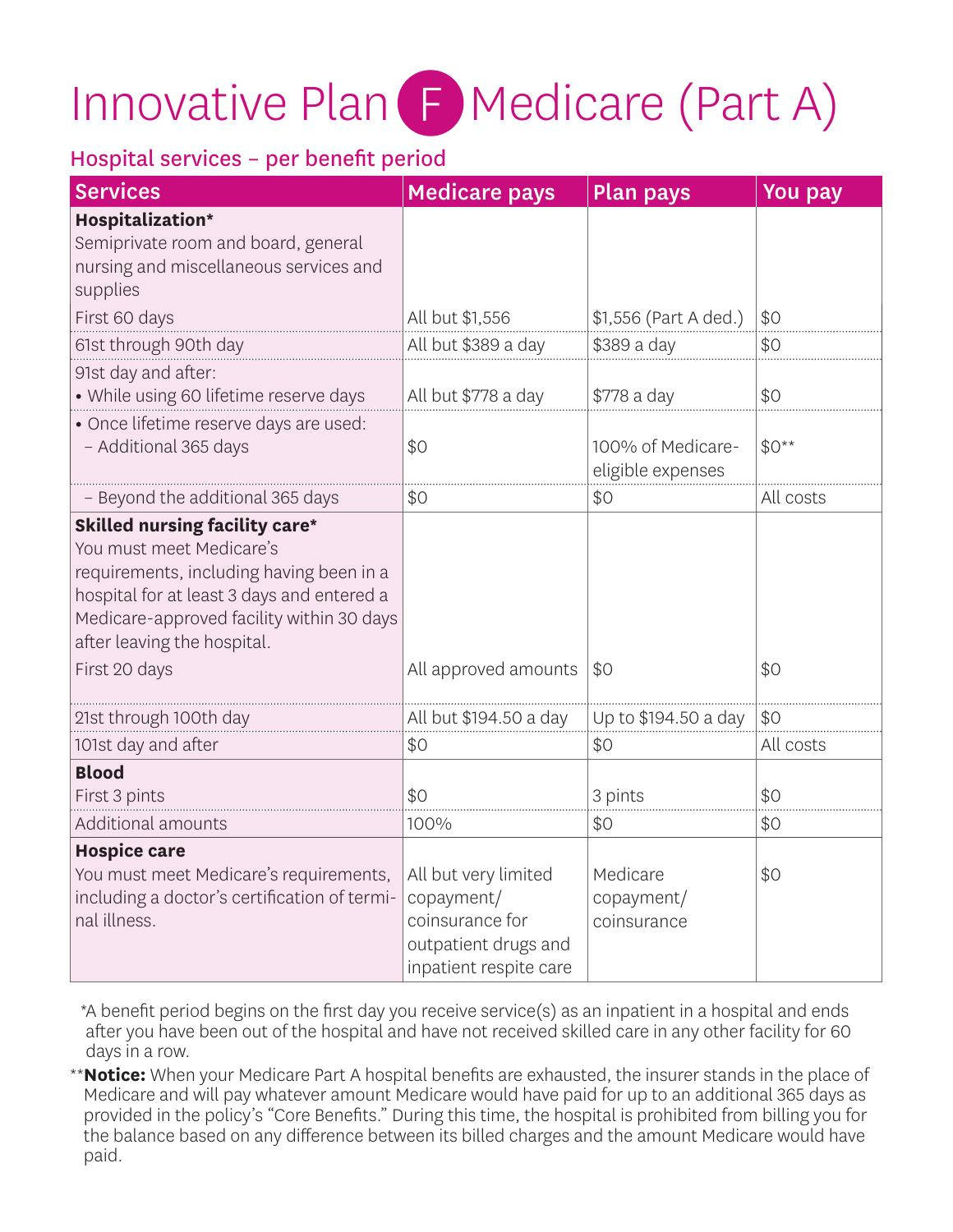# Innovative Plan F Medicare (Part B)

### Medical services – per calendar year

| <b>Services</b>                                                                                                                                                                                                                                                                        | <b>Medicare pays</b> | <b>Plan pays</b>    | You pay |
|----------------------------------------------------------------------------------------------------------------------------------------------------------------------------------------------------------------------------------------------------------------------------------------|----------------------|---------------------|---------|
| <b>Medical expenses -</b><br>in or out of the hospital and outpa-<br>tient hospital treatment, such as<br>doctor's services, inpatient and<br>outpatient medical and surgical services<br>and supplies, physical and speech<br>therapy, diagnostic tests, durable<br>medical equipment |                      |                     |         |
| First \$233 of Medicare-approved<br>amounts*                                                                                                                                                                                                                                           | \$0                  | \$233 (Part B ded.) | \$0     |
| Remainder of Medicare-approved<br>amounts                                                                                                                                                                                                                                              | Generally 80%        | Generally 20%       | \$0     |
| Part B excess charges (above<br>Medicare-approved amounts)                                                                                                                                                                                                                             | \$0                  | 100%                | \$0     |
| <b>Blood</b><br>First 3 pints                                                                                                                                                                                                                                                          | \$0                  | All costs           | \$0     |
| Next \$233 of Medicare-approved<br>amounts*                                                                                                                                                                                                                                            | \$0                  | \$233 (Part B ded.) | \$0     |
| Remainder of Medicare-approved<br>amounts                                                                                                                                                                                                                                              | 80%                  | 20%                 | \$0     |
| <b>Clinical laboratory services</b><br>Tests for diagnostic services                                                                                                                                                                                                                   | 100%                 | \$0                 | \$0     |

\* Once you have been billed \$233 of Medicare-approved amounts for covered services (which are noted with an asterisk), your Part B deductible will have been met for the calendar year.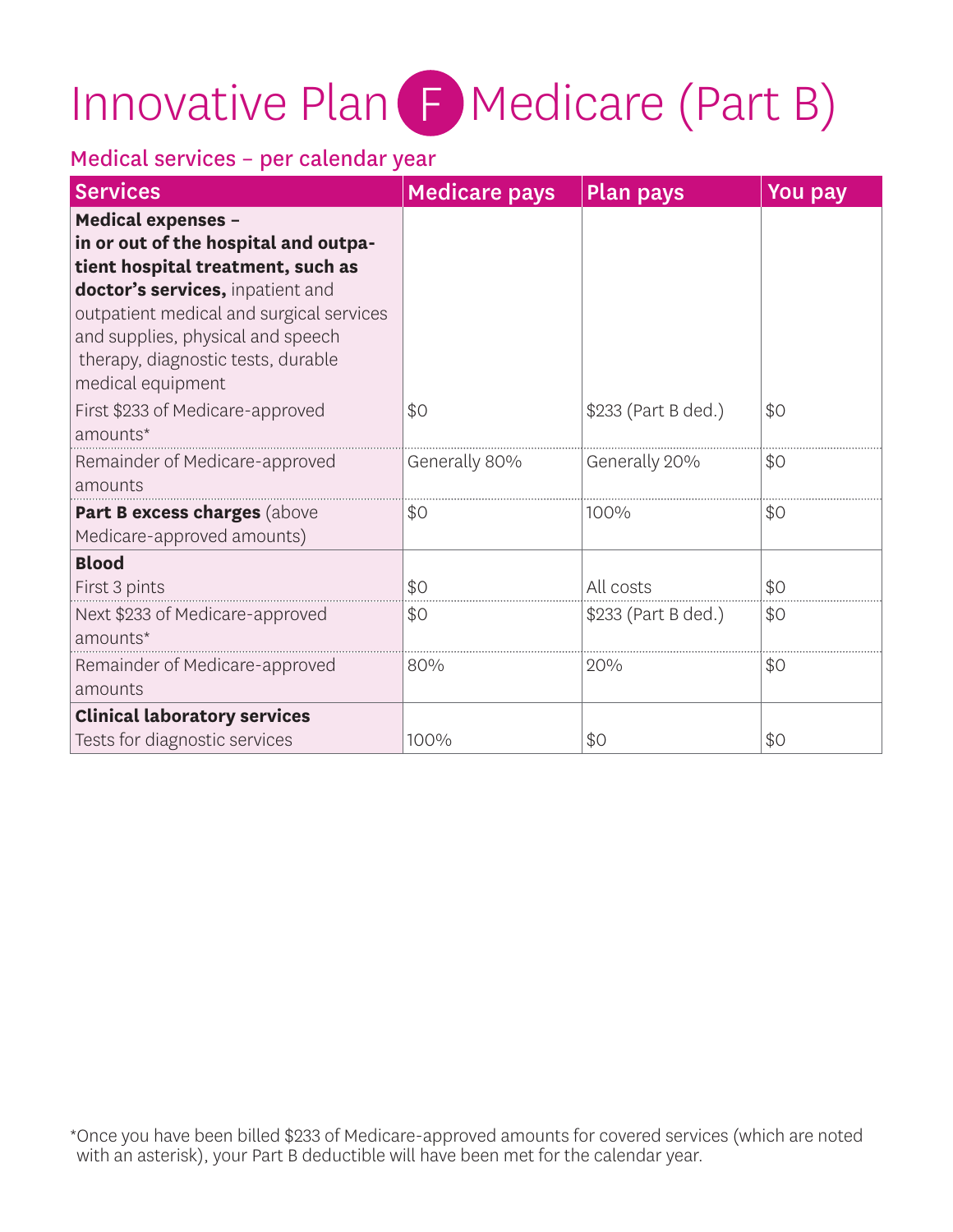### (Parts A and B)

| <b>Services</b>                                                                                                                                                   | <b>Medicare</b><br>pays | Plan pays           | You pay |
|-------------------------------------------------------------------------------------------------------------------------------------------------------------------|-------------------------|---------------------|---------|
| Home health care -<br><b>Medicare-approved services</b><br>Medically necessary skilled care services<br>and medical supplies such as durable<br>medical equipment | 100%                    | \$0                 | \$0     |
| First \$233 of Medicare-approved<br>amounts*                                                                                                                      | \$0                     | \$233 (Part B ded.) | SO      |
| Remainder of Medicare-approved<br>amounts                                                                                                                         | 80%                     | 200%                | \$0     |

#### **OTHER BENEFITS – NOT COVERED BY MEDICARE**

| <b>Services</b>                                                                                                                                                                                            | <b>Medicare</b><br>pays | <b>Plan pays</b>                                    | You pay                                                       |
|------------------------------------------------------------------------------------------------------------------------------------------------------------------------------------------------------------|-------------------------|-----------------------------------------------------|---------------------------------------------------------------|
| Foreign travel - not covered by<br><b>Medicare</b><br>Medically necessary emergency care<br>services beginning during the first<br>60 days of each trip outside the U.S.<br>First \$250 each calendar year | \$0                     | \$0                                                 | \$250                                                         |
| Remainder of charges                                                                                                                                                                                       | \$0                     | 80% to a lifetime<br>maximum benefit of<br>\$50,000 | $20%$ and<br>amounts over the<br>\$50,000 lifetime<br>maximum |

\* Once you have been billed \$233 of Medicare-approved amounts for covered services (which are noted with an asterisk), your Part B deductible will have been met for the calendar year.